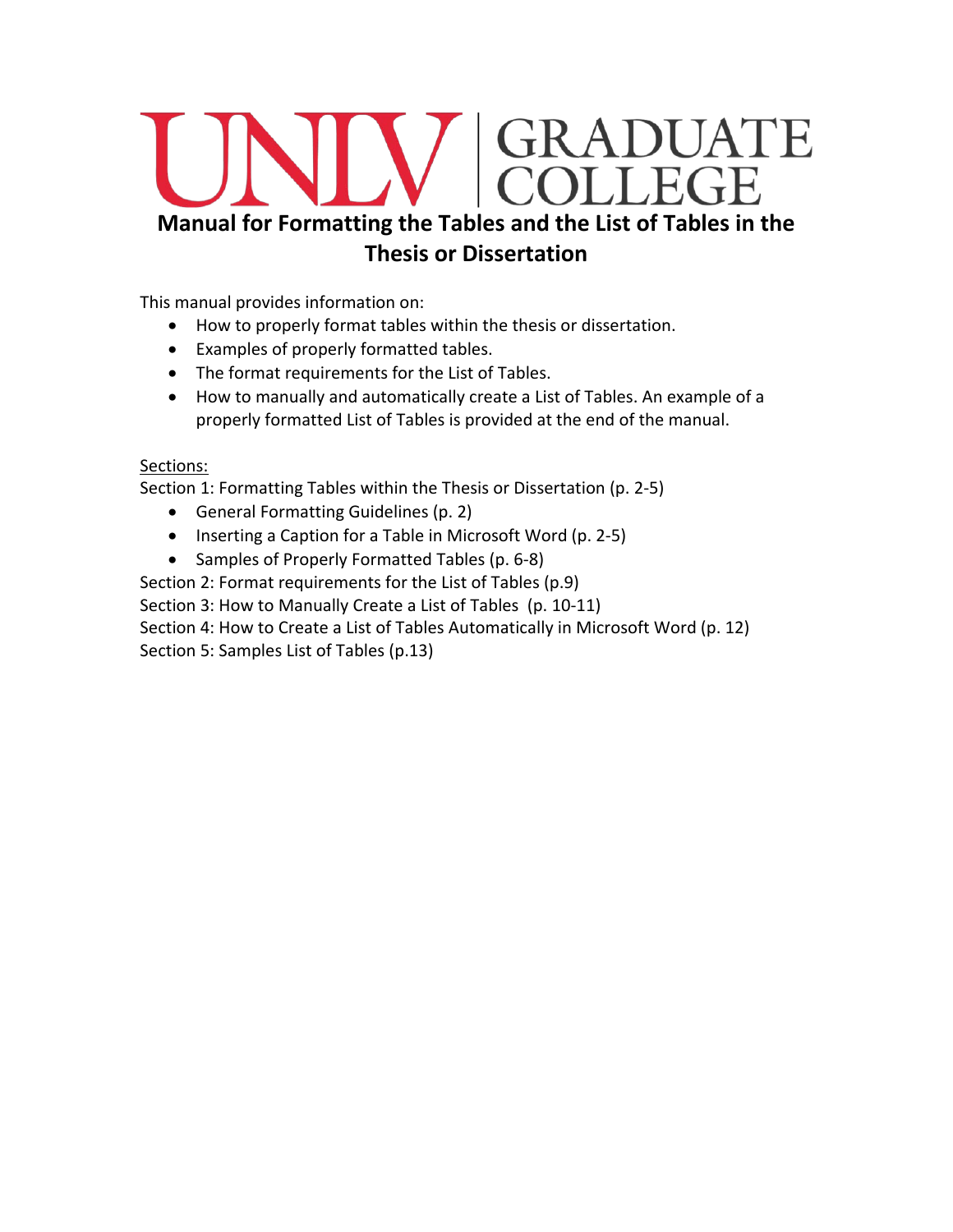# **Section 1: Formatting Tables within the Thesis or Dissertation**

## General Formatting Guidelines

- Be sure that all inserted tables are labeled with a **TITLE** and **NUMBER** o Example: Table 1. Total Number of Graduate Students from 1986 – 1997
- The numbering for each table must be consecutive, per the requirements of your chosen style guide.
	- o Numbering can be from the beginning of the document or from the start of each chapter.
- Your casing choices must be consistent and match between all of the table labels and should follow the requirements of your chosen style guide.
	- o For example, if your titles are in ALL CAPS in your text, they will need to be in ALL CAPS in your list of tables and throughout your other table titles. The rule applies to titles that are Title Cased, lower cased, or Just capitalize the first word of your title.
- If a table is landscape oriented, the table's label and page number must be landscape oriented to match.
- **TABLES MUST BE CLEARLY DELINIATED FROM THE TEXT.** This can be done by done line breaks (minimum 2 line breaks or 2 double-spaced lines), borders, or a delineation that is approved by your style guide. The title and description of tables are considered part of the table and must be clearly delineated from the text as well.
- Tables embedded into your document must fit on a single page. You can use smaller font size on tables, but it cannot be below 8 point size. If the embedded item does not fit within your text on a single page, it must be reasonably split or moved to the appendix. You can either give each table its own appendix or you can create a single appendix containing multiple tables.
- Unlike the rest of your document, the descriptions and titles of tables embedded in your document can be single-spaced.
- You must use the same font style as the rest of your document. As noted above, the font size can be smaller than the rest of the font size in the document.

## Inserting a Caption for a Table in Microsoft Word:

Using this function in Microsoft Word enables you to ensure that there is consistency among table titles throughout your document. These captions will also then enable you to automatically create a List of Tables. **REMEMBER:** All tables need to be formatted identically with each other.

- 1. Find your first table in your document.
- 2. Position your mouse cursor at the beginning of the table's title/description. Go to the References tab.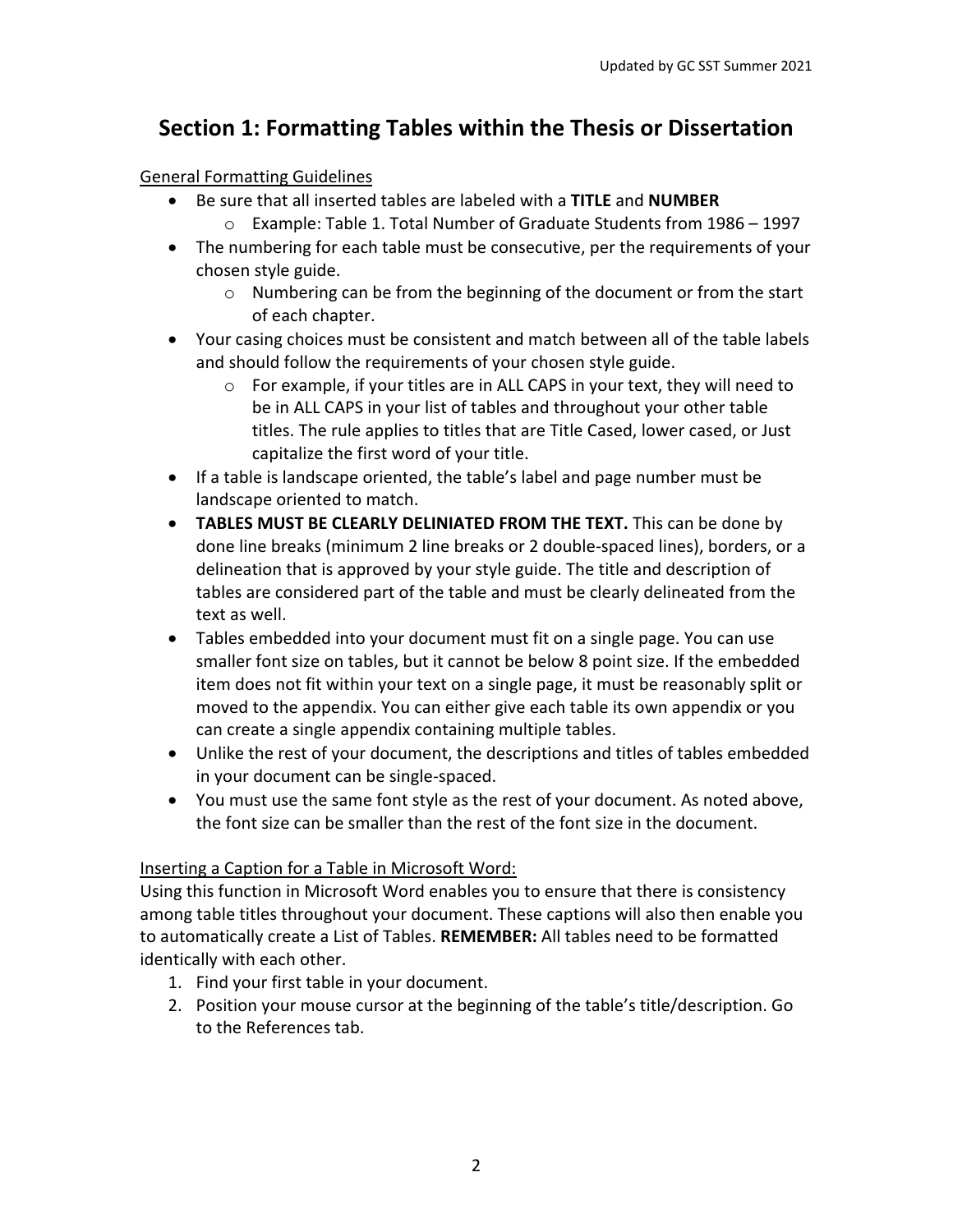3. On this tab, select Insert Caption. This is located in the center of the References tab under the Captions section.

| File<br>Word                     | Edit                                                                                                                          | View | Insert                                                                                                                                                                                  | Format            | Font | <b>Tools</b>                    |
|----------------------------------|-------------------------------------------------------------------------------------------------------------------------------|------|-----------------------------------------------------------------------------------------------------------------------------------------------------------------------------------------|-------------------|------|---------------------------------|
| $\mathbf{A}$<br>Cover<br>۴.<br>ţ | 宙的日常<br>Home<br>Layout<br>Do<br>Table<br><b>Insert Pages</b><br><b>Rreak</b><br><b>Blank</b><br>ine<br>$-11 - -$<br>$1 - 1 -$ |      | <b>Break</b><br>Page Numbers<br>Date and Time<br>AutoText<br>Field<br><b>New Comment</b><br>Footnote<br>Caption<br>21<br>Cross-reference.<br>Index and Table<br><i><u>Matermark</u></i> |                   |      | $\P$<br>Ch <sub>i</sub><br>se # |
|                                  |                                                                                                                               |      | Table<br>Chart<br>Photo                                                                                                                                                                 | SmartArt Graphic. |      |                                 |
| ÷                                |                                                                                                                               |      | Audio<br>Movie<br>Clip Art<br>Symbol<br>Shape                                                                                                                                           |                   |      |                                 |

4. A menu will pop up and look similar to the image below.

| Options                          |                    |              |
|----------------------------------|--------------------|--------------|
| Table<br>Label:                  | $\Diamond$         | New Label    |
| Above selected item<br>Position: | $\hat{\mathbf{v}}$ | Delete Label |
|                                  |                    | Numbering    |

- 5. Make sure the word "Table" is displayed in the Label section. If it does not, click on the down arrow in the Label section and select it from the list.
- 6. When the caption figure says "Table 1," click OK.
- 7. The label "Table 1" should appear in front of your caption. You will notice that Word has changed the label and description of your table to its default settings.

| <b>Student Status</b>         | <b>Prefer Chocolate</b> | <b>Prefer Vanilla</b> | <b>Prefer Other Type of</b> |
|-------------------------------|-------------------------|-----------------------|-----------------------------|
|                               | Cupcakes                | <b>Cupcakes</b>       | <b>Cupcakes</b>             |
| <b>Underaraduate Students</b> |                         |                       |                             |
| Freshman                      | 565                     | 400                   | 52                          |
| Sophomore                     | 787                     | 878                   | 115                         |
| Junior                        | 412                     | 432                   | 25                          |
| Senior                        | 125                     | 200                   | 300                         |
| <b>Graduate Students</b>      |                         |                       |                             |
| Graduate                      | 325                     | 250                   | 412                         |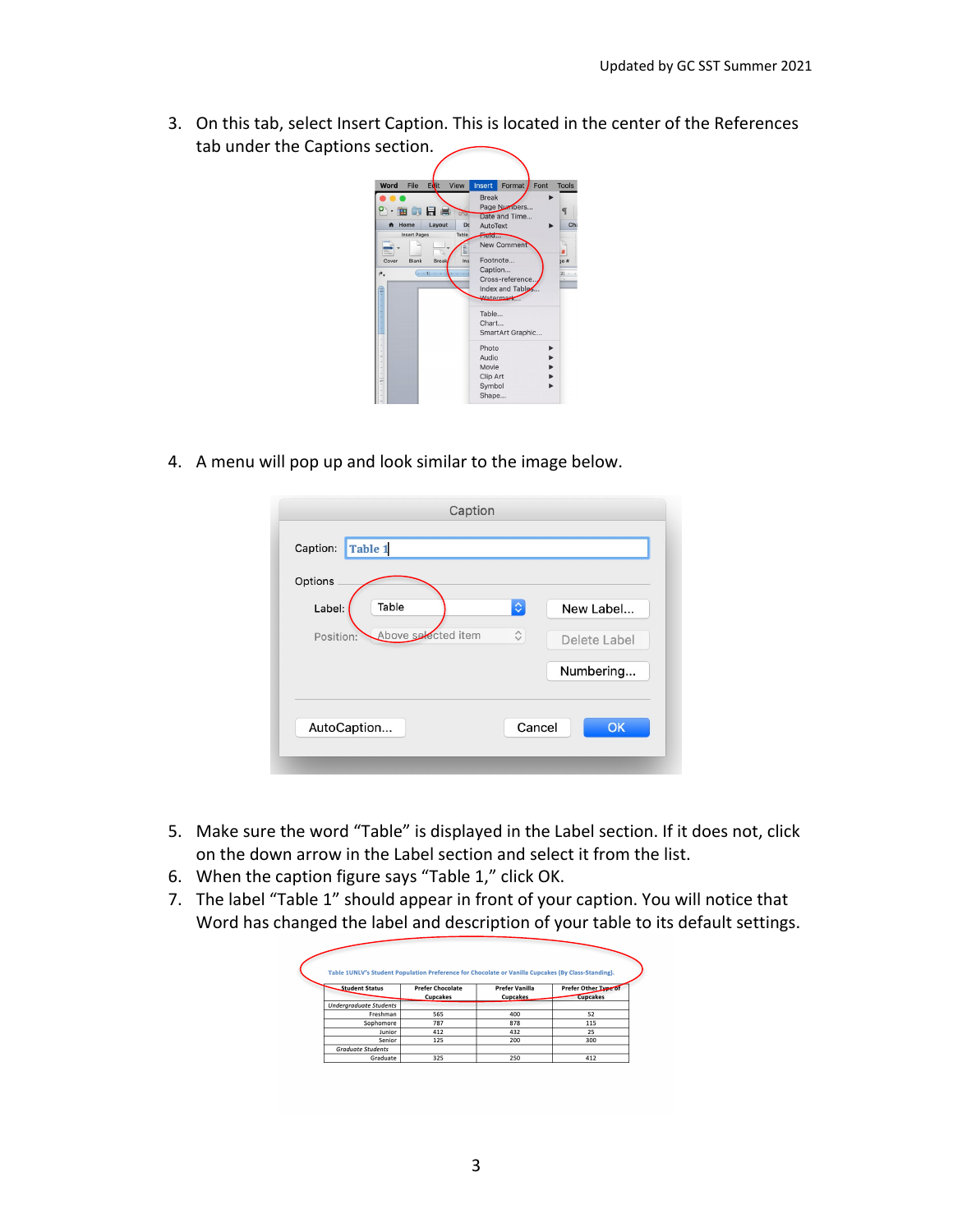- 8. You can change the caption formatting style by going to the Home tab. There you will see the Styles section in the ribbon. In the lower right-hand corner of the Styles section, you will see an arrow. Click on the arrow to bring up the Styles menu.
- 9. Click anywhere on the caption (label or description) and this displays the Captions option in the Styles menu.
- 10. Click on the down arrow located to the right of "Caption."

|                                                                                                                                                           | <b>Style</b>                                                                                                                                                                                                                                                                                                                                                                                                                                                                                                                                                                                                                                                                                                                                                                                                                                                                                                                                                                                |
|-----------------------------------------------------------------------------------------------------------------------------------------------------------|---------------------------------------------------------------------------------------------------------------------------------------------------------------------------------------------------------------------------------------------------------------------------------------------------------------------------------------------------------------------------------------------------------------------------------------------------------------------------------------------------------------------------------------------------------------------------------------------------------------------------------------------------------------------------------------------------------------------------------------------------------------------------------------------------------------------------------------------------------------------------------------------------------------------------------------------------------------------------------------------|
| Styles:<br><b>Dell Caption</b><br>▶ a Default Paragraph Font<br>$\blacktriangleright$ $\equiv$ No List<br>Normal<br><b>H</b> Table Grid<br>▶ Table Normal | Paragraph preview<br>Previous Pazagzoph Previous Pazagzoph Previous Pazagzoph Previous Pazagzoph Previous Pazagzoph<br>Perious Panamoh Pervices Panamoh Pervices Panamoh Pervices Panamoh<br>Table STNLV's Student Prodution Preference for Chocolate or Vanilla Cuscales: (By Class-Standing).<br>Following Pamgraph Following Pamgraph Following Pamgraph Following Pamgraph Following Pamg<br>Pangoph Following Pangoph Following Pangoph Following Pangoph Following Pangoph Following Pangoph<br>Following Pasagraph Following Pasagraph Following Pasagraph Following Pasagraph Following<br>Pangraph Following Pangraph Following Pangraph Following Pangraph Following Pangraph<br>Fellowing Pastgraph Fellowing Pastgraph Fellowing Pastgraph Fellowing Pastgraph Fellowing<br>Panguph Following Panguph Following Panguph Following Panguph Following Panguph Following Panguph<br>Fellowing Pangraph Fellowing Pangraph Fellowing Pangraph Fellowing Pangraph Fellowing Pangraph |
|                                                                                                                                                           | Character preview                                                                                                                                                                                                                                                                                                                                                                                                                                                                                                                                                                                                                                                                                                                                                                                                                                                                                                                                                                           |
|                                                                                                                                                           | +Theme Body<br>9 pt                                                                                                                                                                                                                                                                                                                                                                                                                                                                                                                                                                                                                                                                                                                                                                                                                                                                                                                                                                         |
| List:                                                                                                                                                     | Description                                                                                                                                                                                                                                                                                                                                                                                                                                                                                                                                                                                                                                                                                                                                                                                                                                                                                                                                                                                 |
| $\Diamond$<br><b>Styles in Use</b>                                                                                                                        | Font:9 pt, Bold, Font color: Accent 1, Space After:<br>10 pt, Style: Hide until used, Quick Style, Priority:<br>36, Based on: Normal, Following style: Normal                                                                                                                                                                                                                                                                                                                                                                                                                                                                                                                                                                                                                                                                                                                                                                                                                               |
|                                                                                                                                                           |                                                                                                                                                                                                                                                                                                                                                                                                                                                                                                                                                                                                                                                                                                                                                                                                                                                                                                                                                                                             |
| Organizer                                                                                                                                                 | Modify<br>Delete<br>New                                                                                                                                                                                                                                                                                                                                                                                                                                                                                                                                                                                                                                                                                                                                                                                                                                                                                                                                                                     |
|                                                                                                                                                           | Cancel<br>Apply                                                                                                                                                                                                                                                                                                                                                                                                                                                                                                                                                                                                                                                                                                                                                                                                                                                                                                                                                                             |

11. Choose Modify.

 $\overline{\mathcal{L}}$ 

12. This is where you can modify the font style, font size, the position of the label and descriptions (e.g., centered, left-aligned), and the line spacing (e.g. singlespaced).

| Name:                                   | Caption                                                                                                                                                                                                                                                                                                                                                                          |  |
|-----------------------------------------|----------------------------------------------------------------------------------------------------------------------------------------------------------------------------------------------------------------------------------------------------------------------------------------------------------------------------------------------------------------------------------|--|
| Style type:                             | Paragraph                                                                                                                                                                                                                                                                                                                                                                        |  |
| Style based on:                         | Normal<br>Œ                                                                                                                                                                                                                                                                                                                                                                      |  |
| Style for following paragraph:          | Normal<br>n                                                                                                                                                                                                                                                                                                                                                                      |  |
| Formatting                              |                                                                                                                                                                                                                                                                                                                                                                                  |  |
| Calibri (Headings)                      | B<br>$I$ U<br>10                                                                                                                                                                                                                                                                                                                                                                 |  |
| $\equiv$ $\equiv$ $\equiv$              | $i = i$                                                                                                                                                                                                                                                                                                                                                                          |  |
|                                         | Provings Paragraph Persioan Paragraph Provings Paragraph Persioan Paragraph Provings Paragraph<br>Previous Paragraph Previous Paragraph Previous Paragraph Previous Paragraph Previous Paragraph<br>Table 1UNLV's Student Population Preference for Chocolate or Vanilla Cupcakes (by Class-Standing).                                                                           |  |
|                                         | Following Paragraph Following Paragraph Following Paragraph Following Paragraph Following<br>Paragraph Following Paragraph Following Paragraph Following Paragraph Following Paragraph<br>Pollowing Paragraph Following Paragraph Following Paragraph Following Paragraph Following<br>Persgraph Following Passgraph Following Paragraph Following Paragraph Following Paragraph |  |
| Following Paragraph Following Paragraph | Following Perseraph Following Paragraph Following Perseraph Following Paragraph Following<br>Paragraph Following Paragraph Following Paragraph Following Paragraph Following Paragraph<br>Following Paragraph Following Paragraph Following Paragraph Following Paragraph Following<br>Paragraph Following Paragraph Following Paragraph Following Paragraph Following Paragraph |  |
|                                         |                                                                                                                                                                                                                                                                                                                                                                                  |  |
| Normal                                  | Font:+Theme Headings, 10 pt, Space After: 10 pt, Style: Hide until<br>used, Quick Style, Priority: 36, Based on: Normal, Following style:                                                                                                                                                                                                                                        |  |
|                                         |                                                                                                                                                                                                                                                                                                                                                                                  |  |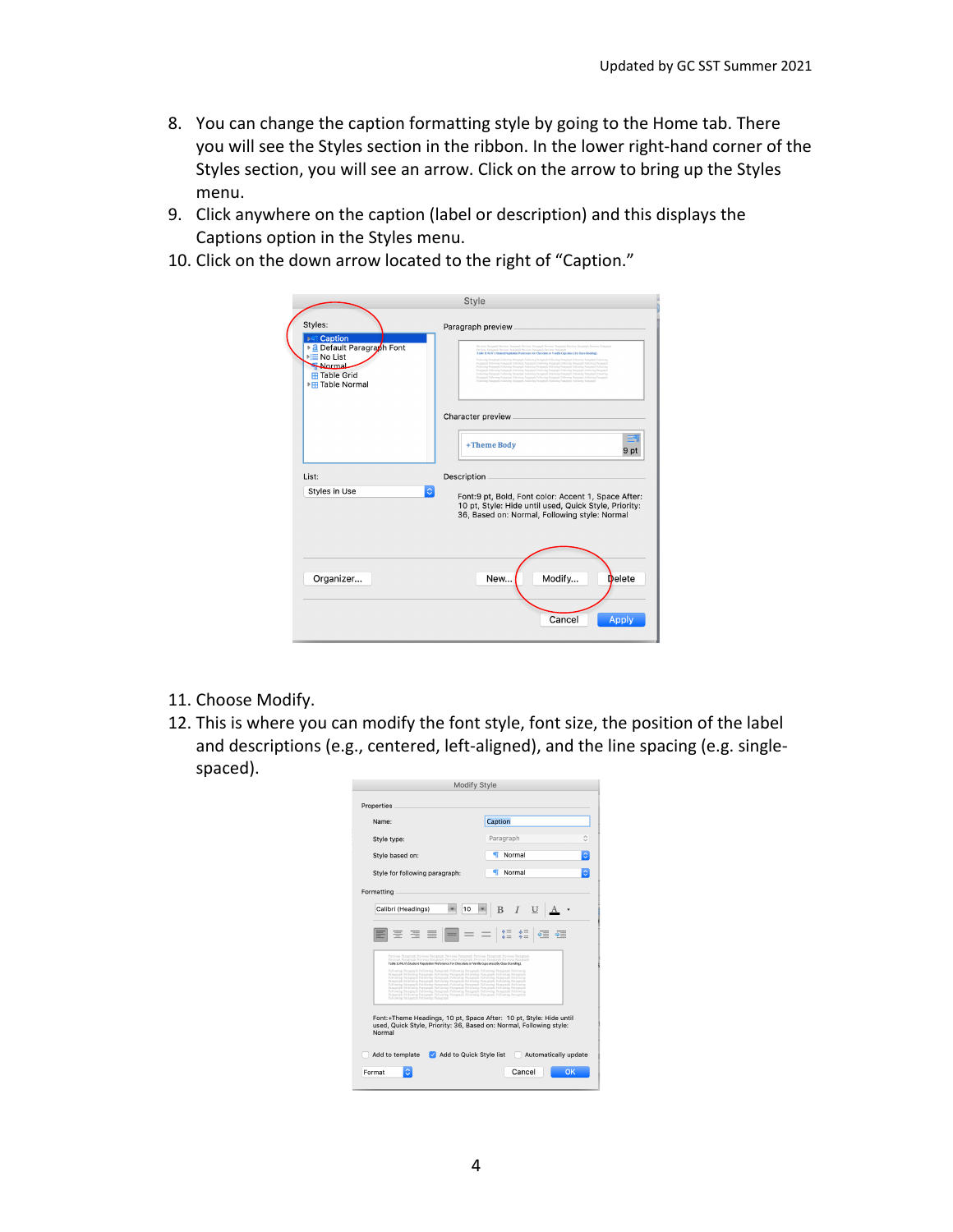- 13. Once you have fixed the style of the caption, click OK. The caption for your table should reflect these changes. From here, all captions for your tables should look the same.
- 14. To insert a caption for the rest of the tables in your document, follow the above steps.
- 15. The only change is that instead of making sure the label is "Table 1" (Step 7 above), the number must be changed to accurately reflect the order of the respective table.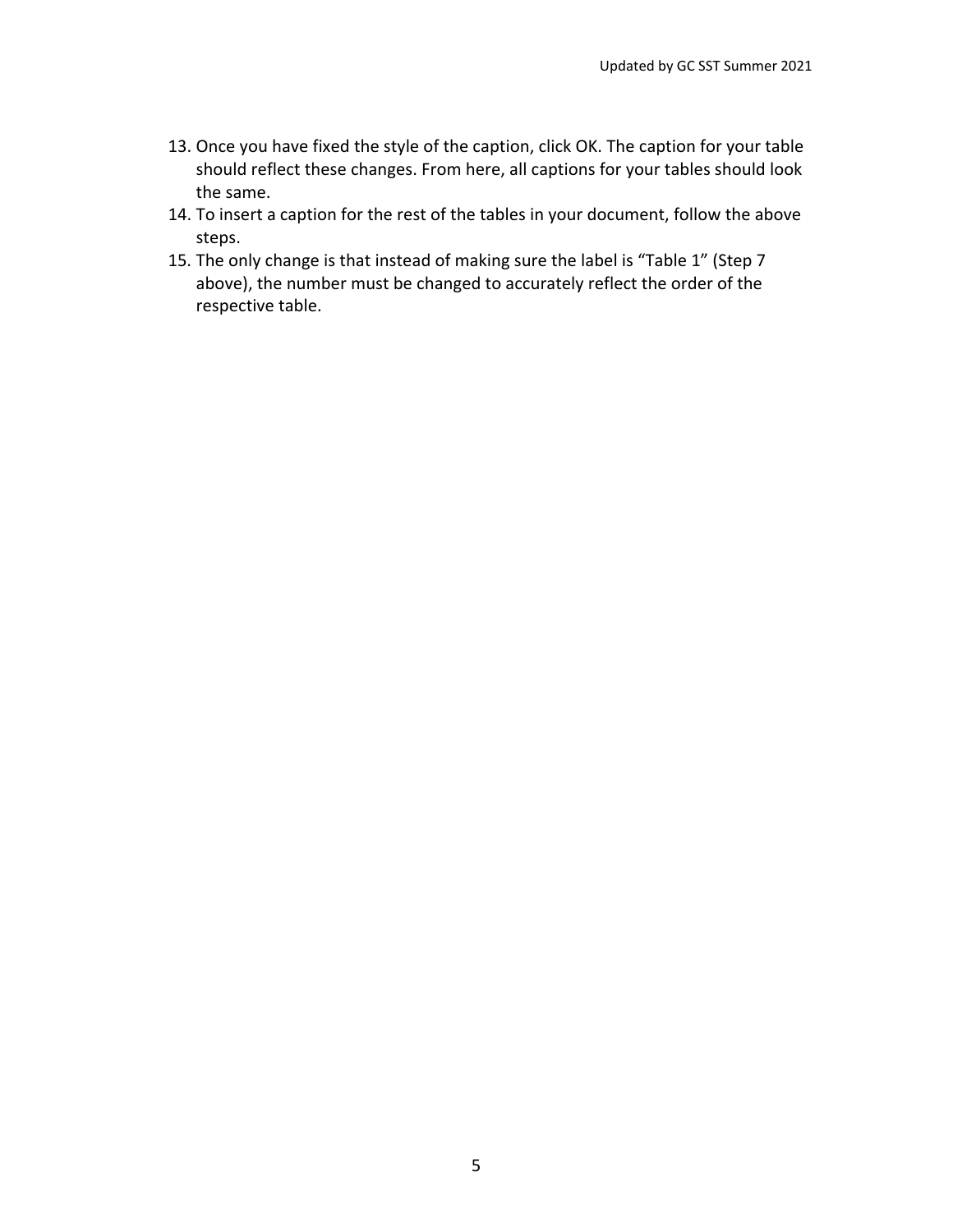**NOTE:** Label and description for each table are formatted the same.

**NOTE:** Tables are clearly delineated from the text (2 line double-spaced breaks).

# **Sample 1: Properly Formatted Tables**

## **Section 1: Fun With Latin**

Eius solum similique pri te, errem decore perpetua an his. This idea is clearly illustrated

in Tables 1.1 and 1.2.

Table 1: UNLV's Student Population Preference for Chocolate or Vanilla Cupcakes (By Class-Standing).

| <b>Student Status</b>    | <b>Prefer Chocolate</b><br><b>Cupcakes</b> | <b>Prefer Vanilla</b><br><b>Cupcakes</b> | Prefer Other Type of<br><b>Cupcakes</b> |
|--------------------------|--------------------------------------------|------------------------------------------|-----------------------------------------|
| Undergraduate Students   |                                            |                                          |                                         |
| Freshman                 | 565                                        | 400                                      | 52                                      |
| Sophomore                | 787                                        | 878                                      | 115                                     |
| Junior                   | 412                                        | 432                                      | 25                                      |
| Senior                   | 125                                        | 200                                      | 300                                     |
| <b>Graduate Students</b> |                                            |                                          |                                         |
| Graduate                 | 325                                        | 250                                      | 412                                     |

Table 2: UNLV's Student Population Preference for Cats or Dogs (By Class-Standing).

| <b>Student Status</b>    | <b>Prefer Cats</b> | <b>Prefer Dogs</b> | Prefer Other Type of<br>Animal |
|--------------------------|--------------------|--------------------|--------------------------------|
| Undergraduate Students   |                    |                    |                                |
| Freshman                 | 200                | 125                | 50                             |
| Sophomore                | 325                | 330                | 41                             |
| Junior                   | 87                 | 98                 | 125                            |
| Senior                   | 225                | 275                | 300                            |
| <b>Graduate Students</b> |                    |                    |                                |
| Graduate                 | 574                | 300                | 25                             |

#### **Section 2: Fun With Latin Revisited**

This next section explores text text text text text text text text text text text text text

text text text.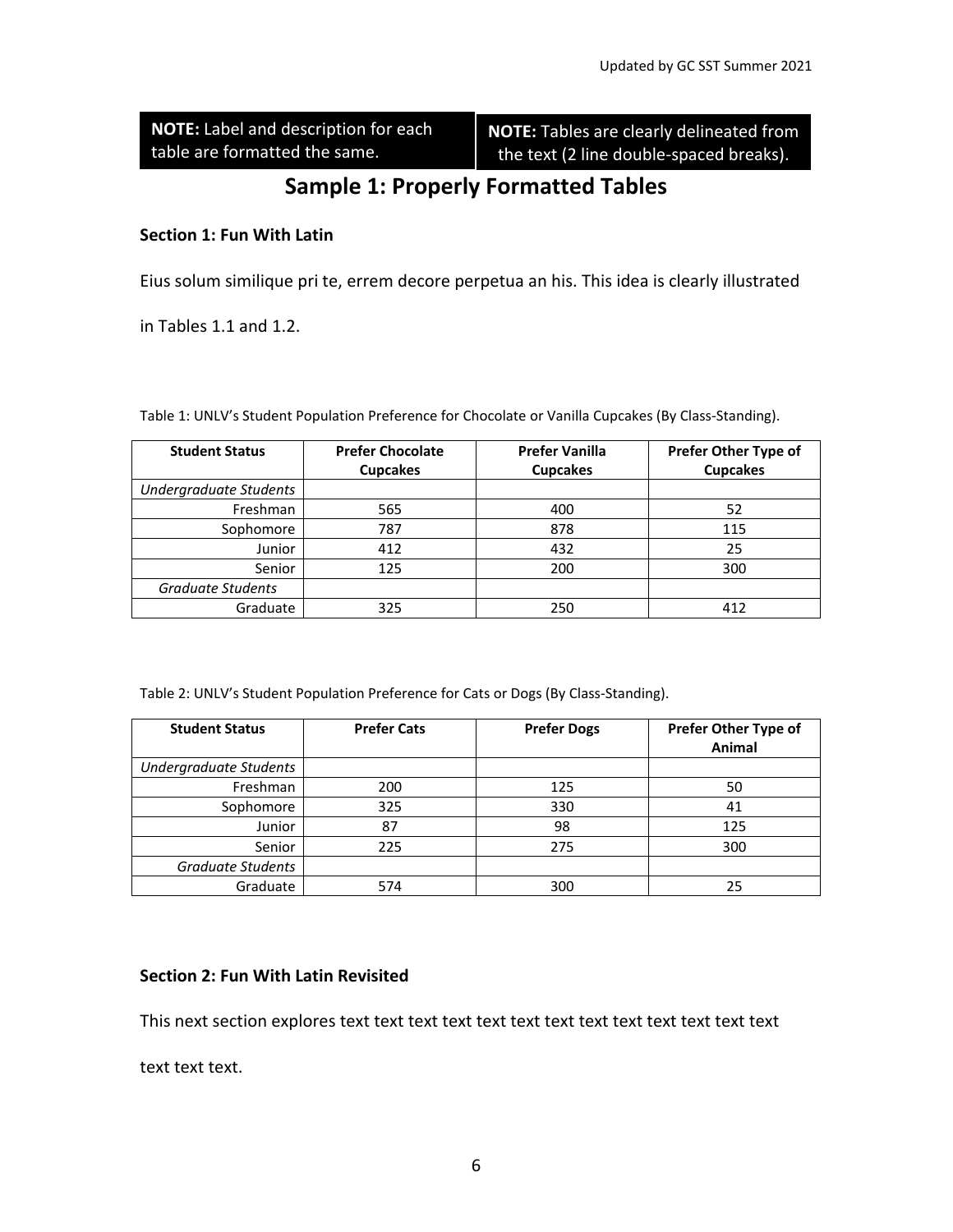## **Sample 2: Properly Formatted Tables**

#### **Section 3: Fun with Latin – The More You Know**

Ne salutandi consetetur theophrastus mei, illum choro cu nec. Dico dolor intellegam quo et. Id qui stet facilisi, aperiri ceteros probatus ei est. Vix harum homero noluisse te, alia tota ne usu. Ut iusto laboramus consequuntur duo, ea sale nihil assentior quo. Vix paulo mollis ne. Legimus molestie luptatum ea pri.

Eius solum similique pri te, errem decore perpetua an his. In sale nulla nusquam eam.

An sed euripidis interesset, homero disputando quo ad, est reque viderer cu. Petentium

accusamus has ex, eu sale reque lobortis per, his tollit corpora appareat ei.

Te modo dolore iriure vis. Error bonorum vix ea, te nam quidam fierent moderatius.

Nobis sapientem democritum cu sit. Et invidunt delicata aliquando eos, volutpat

adolescens id vix. Eu qui invidunt erroribus. See Table 3 below for a detailed breakdown

of student prefrences.

**NOTE:** This might seem like a lot of space, but if you look on the next page (p. 7) the table takes up almost a full page. This much space is allowed if your table (or figure) would not fit in the space remaining on the respective page.

Remember: The table cannot be split onto two pages. It must fit on one page or it will need to go into an appendix.

Also, note that the text on Table 3 is smaller than the other two tables. This is allowed. However, the font style is the same between all three tables. Furthermore, the caption/ description are the same font style, font size, paragraph spacing, and casing for all three tables. This must be the case for all tables in your document.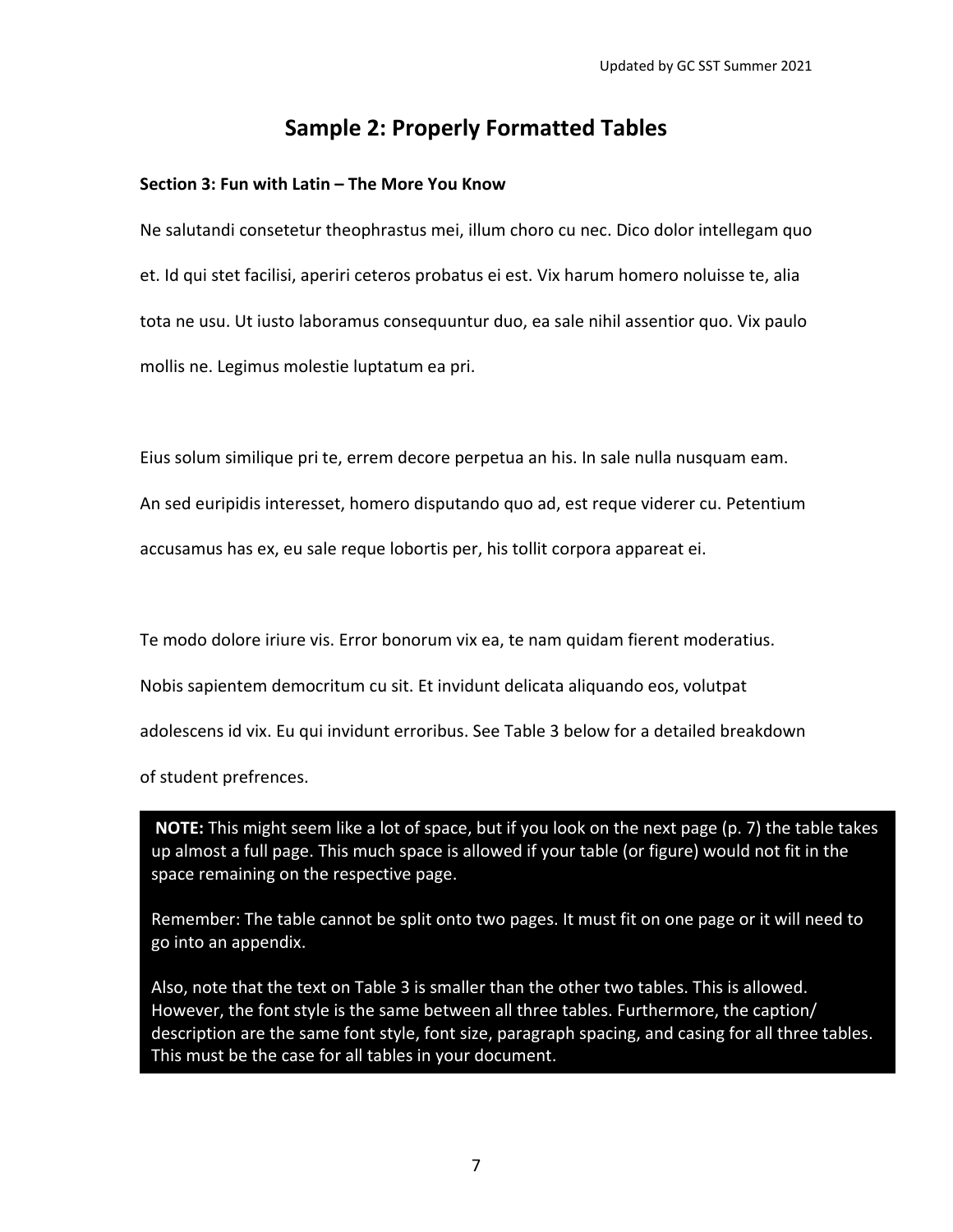| <b>Department/ Student Class-</b>          | <b>Prefer Chocolate Chip Cookies</b> | <b>Prefer Oatmeal Raisin Cookies</b> | Prefer Other Type of Cookie |
|--------------------------------------------|--------------------------------------|--------------------------------------|-----------------------------|
| <b>Standing</b>                            |                                      |                                      |                             |
| Department of Anthropology                 |                                      |                                      |                             |
| Freshman                                   | 42                                   | 53                                   | 99                          |
| Sophomore                                  | 112                                  | 205                                  | 20                          |
| Junior                                     | 51                                   | 54                                   | 102                         |
| Senior                                     | 99                                   | 89                                   | 199                         |
| Graduate                                   | 15                                   | 205                                  | $\overline{2}$              |
| Department of English                      |                                      |                                      |                             |
| Freshman                                   | 34                                   | 52                                   | 125                         |
| Sophomore                                  | 69                                   | 78                                   | $\mathbf 1$                 |
| Junior                                     | 152                                  | $\overline{2}$                       | 3                           |
| Senior                                     | 159                                  | 201                                  | 63                          |
| Graduate                                   | 32                                   | 23                                   | $\mathbf{1}$                |
| Department of History                      |                                      |                                      |                             |
| Freshman                                   | 23                                   | 65                                   | 123                         |
| Sophomore                                  | 152                                  | $\mathbf 2$                          | 3                           |
| Junior                                     | 51                                   | 54                                   | 102                         |
| Senior                                     | 99                                   | 89                                   | 199                         |
| Graduate                                   | 15                                   | 205                                  | $\overline{2}$              |
| Department of Philosophy                   |                                      |                                      |                             |
| Freshman                                   | 65                                   | 56                                   | 66                          |
| Sophomore                                  | 99                                   | 102                                  | 32                          |
| Junior                                     | 212                                  | 321                                  | $\overline{2}$              |
| Senior                                     | 56                                   | 87                                   | 9                           |
| Graduate                                   | 12                                   | 22                                   | 33                          |
| Department of Political Science            |                                      |                                      |                             |
| Freshman                                   | 5                                    | 97                                   | 186                         |
| Sophomore                                  | $\overline{4}$                       | 3                                    | $\overline{2}$              |
| Junior                                     | 12                                   | 15                                   | 22                          |
| Senior                                     | 98                                   | 98                                   | 5                           |
| Graduate                                   | 5                                    | 5                                    | 3                           |
| Department of Psychology                   |                                      |                                      |                             |
| Freshman                                   | 45                                   | 36                                   | $\overline{2}$              |
|                                            | 89                                   | 98                                   | 9                           |
| Sophomore<br>Junior                        | 23                                   | 3                                    | 99                          |
|                                            | 32                                   | 22                                   | 12                          |
| Senior<br>Graduate                         | $\overline{2}$                       | 32                                   | 10                          |
|                                            |                                      |                                      |                             |
| Department of Sociology                    | 23                                   |                                      |                             |
| Freshman                                   | 26                                   | 32                                   | 333                         |
| Sophomore                                  |                                      | 26                                   | 3                           |
| Junior                                     | 105                                  | 115                                  | $\mathbf 1$                 |
| Senior                                     | $\overline{2}$<br>3                  | 5                                    | $\overline{7}$<br>6         |
| Graduate                                   |                                      | 3                                    |                             |
| Department of World Languages and Cultures |                                      |                                      |                             |
| Freshman                                   | 56                                   | 65                                   | 79                          |
| Sophomore                                  | 112                                  | 115                                  | 3                           |
| Junior                                     | 115                                  | 112                                  | 59                          |
| Senior                                     | 23                                   | 65                                   | $\overline{2}$              |
| Graduate                                   | $\overline{2}$                       | $\overline{2}$                       | 9                           |

Table 3: College of Liberal Arts Students' Preferences for Chocolate Chip Cookies or Oatmeal Raisin Cookies.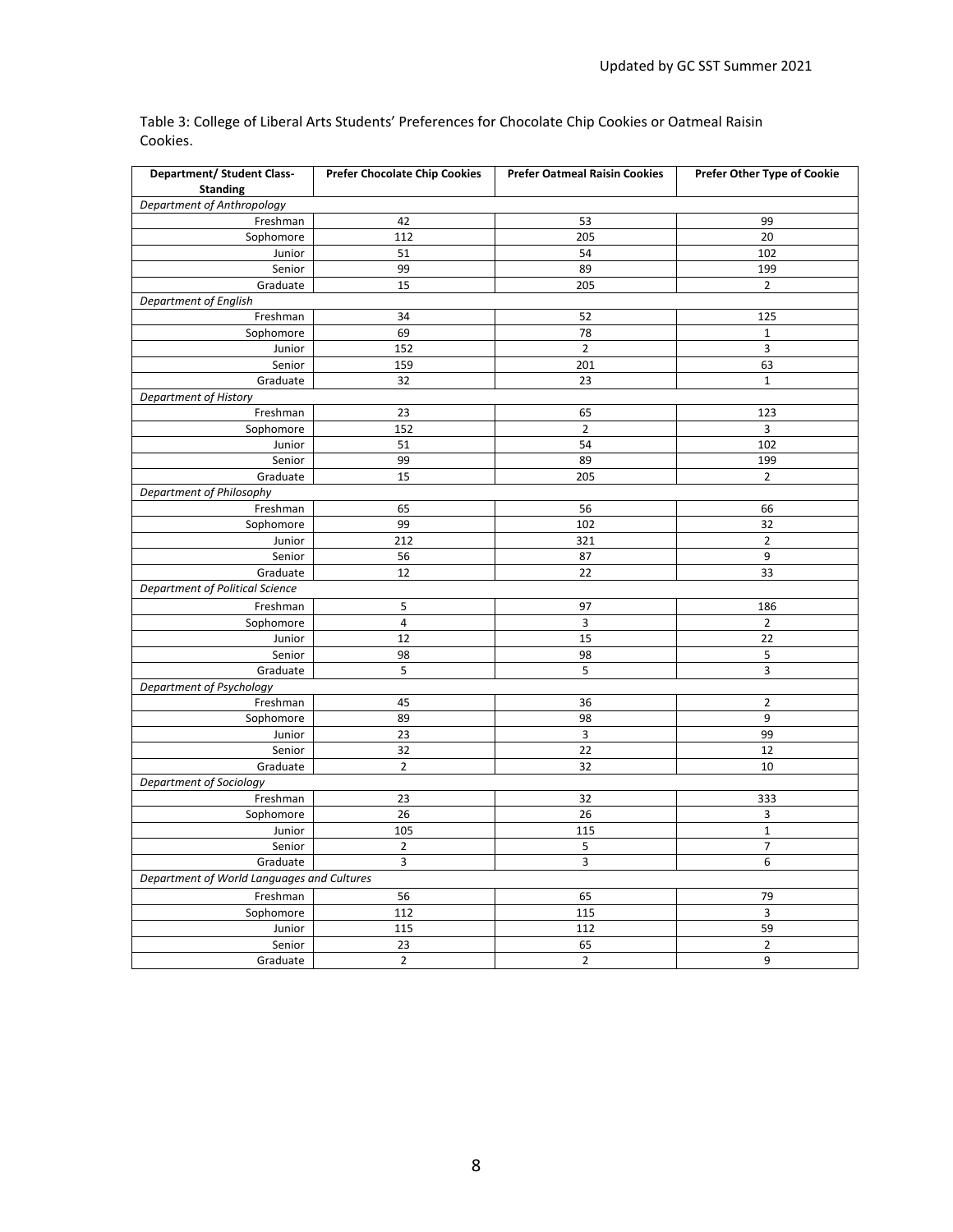# **Section 2: Format Requirements for the List of Tables**

The List of Tables is placed immediately before the List of Figures (if you also have a List of Figures).

- It must be labeled as "List of Tables"
- The List of Tables is mandatory only if there are 5 or more tables found in the document. However, you can choose to have a List of Tables if there are 4 or less tables in the document.
- Regardless of whether you are required to have a List of Tables or if you chose to have a List of Tables, **all tables included in your text and appendices must appear in your List of Tables.**
- Furthermore, if you chose to have a List of Tables, you are bound by all list formatting rules and you must include all tables on the list (found in both the document and the appendices).
- The page numbers listed in the List of Tables must match the page number as they appear in the text.
- The label and number for each table listed in the List of Tables must match exactly as they appear in the text.
- The label is considered to be the first sentence after your listed table number. This sentence must match verbatim between the List of Tables and the text.
- Your casing choice must also match between your table label in the text and in the List of Tables.
	- o For example: if your List of Tables contains Table 4b: Oatmeal Consumed from 1820-1851; the corresponding table label in the text should be Table 4b: Oatmeal Consumed from 1820-1851.
- The format used for your List of Tables must match the formatting style of your Table of Contents, List of Figures, and any other lists included in your front material.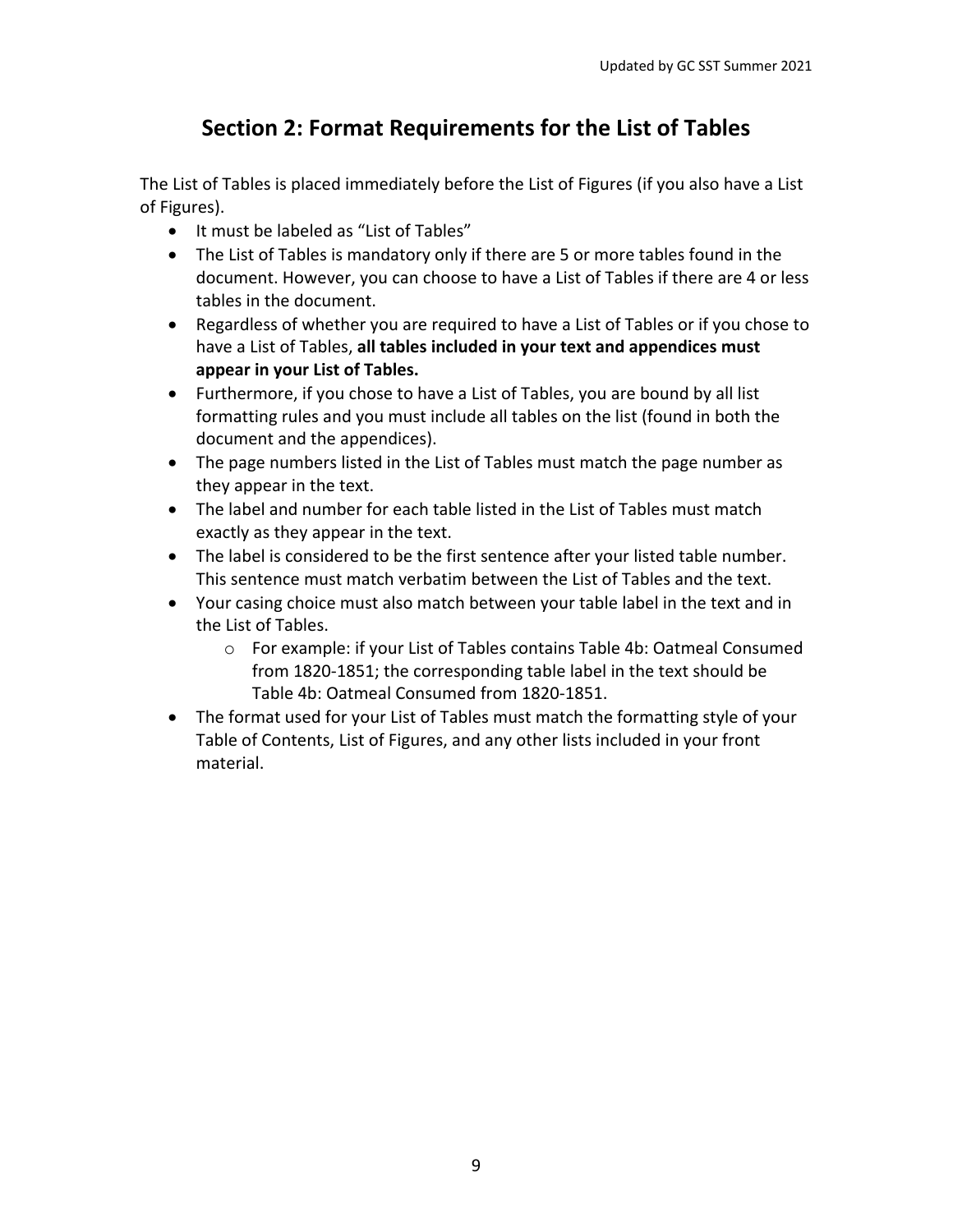# **Section 3: How to Manually Create a List of Tables**

This method is almost identical to how you would manually create a Table of Contents (**see Table of Contents Manual** and **Manual for Formatting the Figures and the List of Figures in the Thesis or Dissertation**) in Microsoft Word.

On the List of Tables page:

- 1. Make sure you have the Heading "List of Tables" on the page. Be sure that it follows the format for all other major headings throughout the document (See **Headings and Subheadings Manual** for help with formatting major headings using the Style guides in Microsoft Word.)
- 2. Type the first entry. Remember:
	- a. Table Number and Label
	- b. Make sure the font style, font size, and casing match between the List of Tables and the text.
- 3. Press Tab and then type its respective page number (Remember: make sure the page number matches exactly between the document and what is listed on the List of Tables)
- 4. Then select the Tab stop character. In order to show the Tab stop character, click the Home tab. Then click Show/Hide in the paragraph group.



- 5. Click the arrow found at the bottom left hand corner of the paragraph group.
- 6. This launches the Paragraph Dialog Box. Click the Tabs button.

| Alignment:<br>Indentation | Left | ö                                                                      | Outline Level:                                                                                                                                                                                                                                                                           | <b>Body text</b> | I¢. |
|---------------------------|------|------------------------------------------------------------------------|------------------------------------------------------------------------------------------------------------------------------------------------------------------------------------------------------------------------------------------------------------------------------------------|------------------|-----|
| Left: 0"                  |      | Special:<br>¢                                                          |                                                                                                                                                                                                                                                                                          | By:              |     |
|                           |      | (none)                                                                 | ¢                                                                                                                                                                                                                                                                                        |                  |     |
| Right: 0"                 |      | $\overline{\phantom{a}}$<br>v                                          |                                                                                                                                                                                                                                                                                          |                  |     |
| Spacing                   |      |                                                                        |                                                                                                                                                                                                                                                                                          |                  |     |
| Before: 0 pt              |      | Line spacing:<br>ċ                                                     |                                                                                                                                                                                                                                                                                          | At:              |     |
|                           |      | Single<br>$\sim$                                                       | ö                                                                                                                                                                                                                                                                                        |                  |     |
| After: 0 pt               |      | $\check{ }$                                                            |                                                                                                                                                                                                                                                                                          |                  |     |
|                           |      |                                                                        |                                                                                                                                                                                                                                                                                          |                  |     |
|                           |      |                                                                        | Don't add space between paragraphs of the same style                                                                                                                                                                                                                                     |                  |     |
| Preview                   |      |                                                                        |                                                                                                                                                                                                                                                                                          |                  |     |
|                           |      |                                                                        |                                                                                                                                                                                                                                                                                          |                  |     |
|                           |      |                                                                        | Painters of Perylage Painters of Perylage Painters of Perylage Painters & Perylage Painters<br>Sample TextSample TextSample TextSample TextSample TextSample TextSample TextSample TextSample<br>TextSample TextSample TextSample TextSample TextSample TextSample TextSample TextSample |                  |     |
|                           |      | TextSample TextSample TextSample TextSample TextSample TextSample Text | Following Pamgraph Following Pamgraph Following Paragraph Following Pamgraph Following Paragraph<br>Following Pengmah Following Pengmah Following Pengmah Following Pengmah Following Pengmah                                                                                            |                  |     |
|                           |      |                                                                        | Ing Painters and Following Painters and Following Paymentals Full and the Painters of Painters Painters Painters<br>month Pol Sowing Purpers all-Pol Sowing Purpers all-Pol Sowing Purpers on Purpers Purpers all                                                                        |                  |     |
|                           |      |                                                                        |                                                                                                                                                                                                                                                                                          |                  |     |
|                           |      |                                                                        |                                                                                                                                                                                                                                                                                          |                  |     |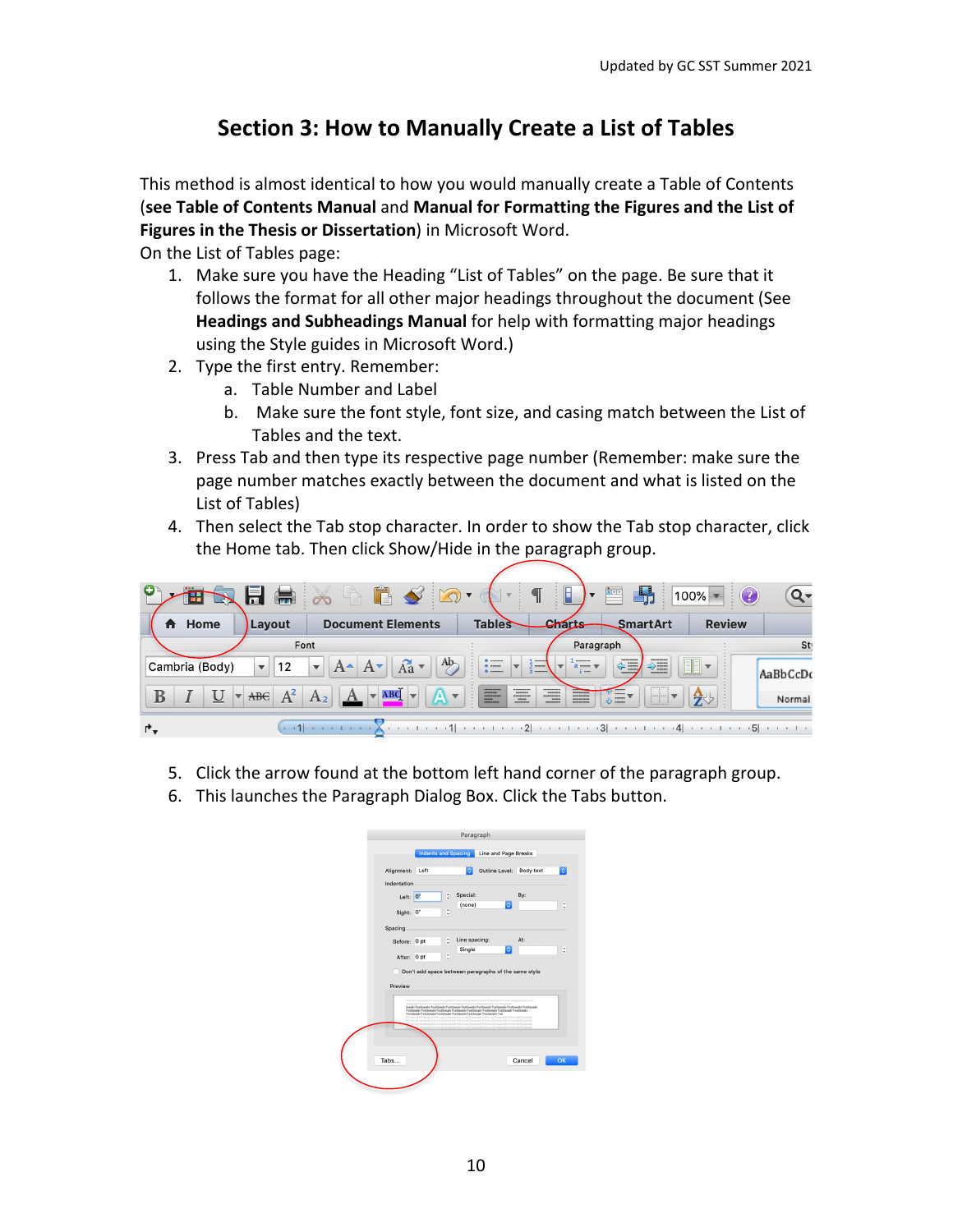7. Type 6.4" under the Tab stop position. This means that your number will end in the 1" margin (**REMEMBER:** ALL MARGINS, INCLUDING THE RIGHT MARGIN, FOR THE THESIS OR DISSERTATION MUST BE 1").

|                           | Tabs                                    |                |
|---------------------------|-----------------------------------------|----------------|
| Tab stop position:<br>6.4 | 0.5"<br>Default tab stops:<br>Alignment | $\hat{\cdot}$  |
|                           | Left<br>Center<br><b>D</b> Right        | Decimal<br>Bar |
|                           | Leader<br>1 none<br>2                   | $3 -$          |
| Tab stops to be cleared:  |                                         |                |
| Set                       | Clear All<br>Clear                      | Cancel<br>OK   |

- 8. Under alignment, click Right.
- 9. Under Leader, choose item 2. The Graduate College style guide does not allow for leaders.
- 10. Click Set and then OK.
- 11. Press Enter. Type your next entry, press Tab, and then type the respective page number.

**Repeat until your List of Tables is finished.**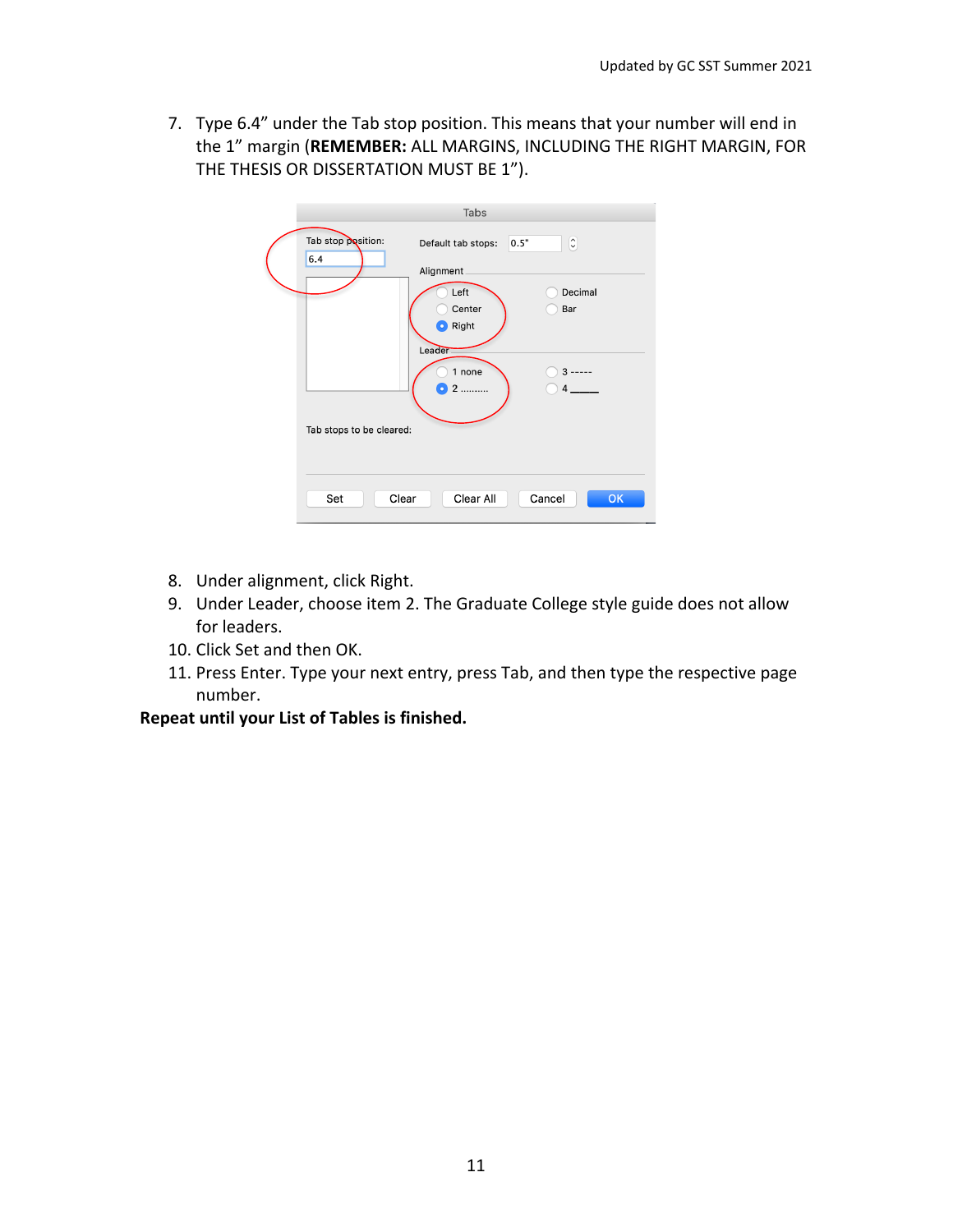# **Section 4: How to Create a List of Tables Automatically in Microsoft Word**

Adding captions via the Captions section (under References tab, enables you to automatically create a List of Tables in Microsoft Word. Make sure that your captions have been properly inserted and modified. If they are not, then it will cause issues when you try and create your List of Tables.

- 1. Go to your blank List of Tables page.
- 2. Hit enter so that have a blank line underneath the List of Tables heading.
- 3. Click the References tab. Select the Insert Table of Figures, found in the Captions section.
- 4. The Table of Figures menu will appear. Yours should look similar to the one below.
- 5. Make sure the caption label says "Table."
- 6. In order to modify the font size, font style, and make sure the List is doublespaced, click on the modify button. This will bring up another Style menu. Click modify again and this will bring up the Modify Style menu.
- 7. Once you have made the necessary changes, click OK (all three menus).
- 8. The List of Tables will be generated.

**Remember:** Similar to the Table of Contents, you cannot fix any misspellings or spacing problems on the List of Tables itself. Instead, you will need to go to the caption itself and make the corrections. You will then need to update the List of Tables to reflect the changes.

## Updating the List of Tables:

There are two options to update the List of Tables.

- *First Option*: The first is that under the Modify Style menu (Step 6 above), you can click "Automatically update." This will ensure that any changes made to the tables (caption spelling or their placement) will be automatically updated on the List of Tables.
- *Second option*:
	- 1. Navigate your mouse to the Table of Contents itself. Right-click within the Table of Contents. It will turn grey and two menus will appear.
	- 2. Select the "Update Field." Another menu will appear.
	- 3. Choose "Update entire table" and click OK. This will update your List of Tables to reflect any changes you may have made to the tables' captions or placement in the document.